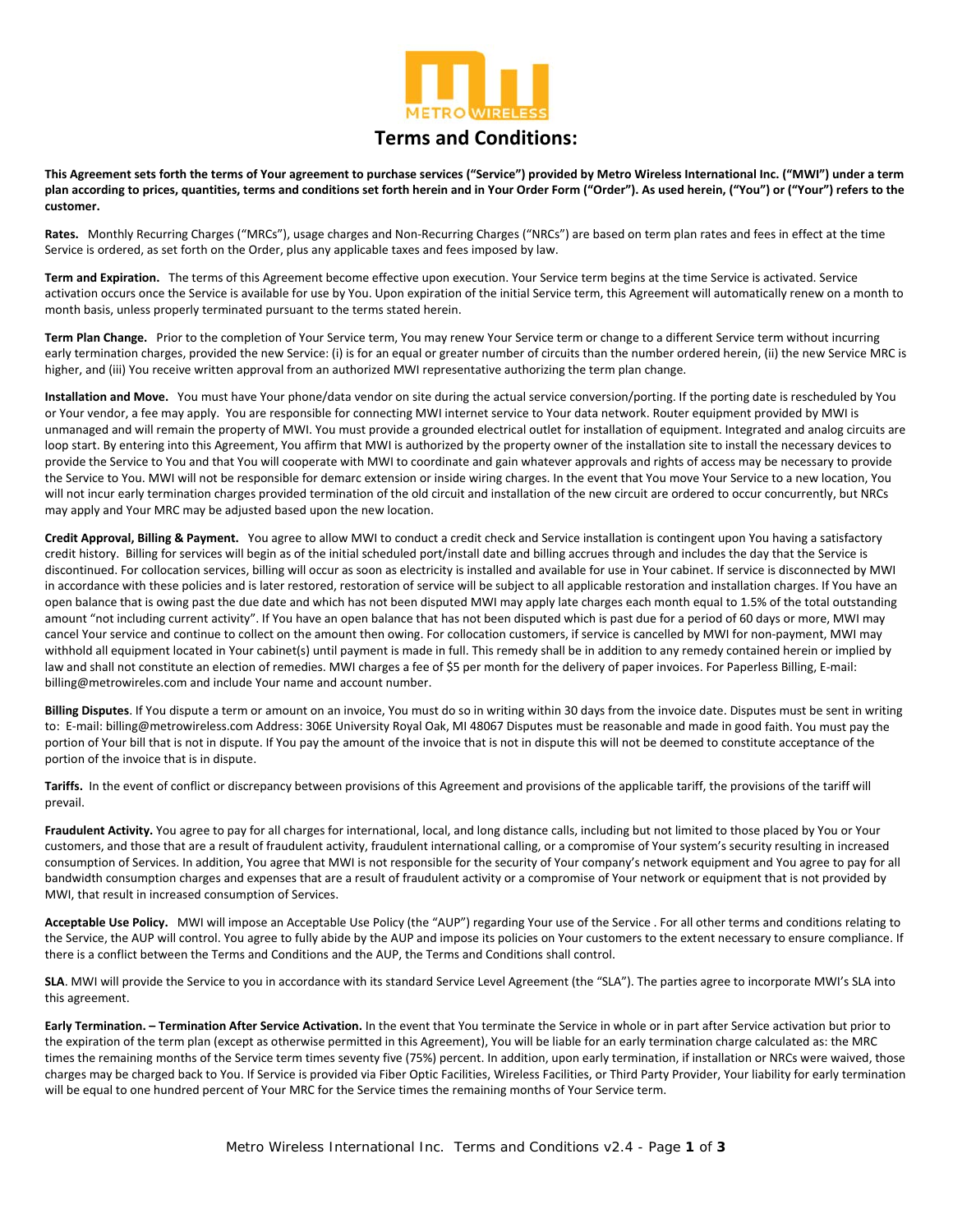**Early Termination. – Termination Prior To Service Activation.** In the event that You terminate the Service in whole or in part prior to Service activation (except as otherwise permitted in this Agreement), You will be liable for an early termination charge calculated as: All costs incurred by MWI in processing the Service, and all provisioning‐related and/or installation‐related costs incurred for the required equipment and facilities up to the date of termination (including but not limited to any termination/cancellation charges MWI may be required to pay third parties due to the Service termination).

Notice of Termination. Written notice of Your intent to terminate or not renew the Service must be received by MWI a minimum of 30 days prior to the expiration or renewal of Your Service Term.

**Regulatory and Legal Changes.** In the event of any change in applicable law, regulation, decision, service guide, tariff, rule, or order that materially increases the costs or other terms of delivery of Service, the parties agree to renegotiate the rates to be charged herein to reflect such increase in cost and, in the event that the parties are unable to reach an agreement respecting the new rates within thirty days of MWI's written notice requesting renegotiation, then (a) MWI may pass such increased costs through to You, and (b) if MWI elects to pass such increased costs through to You, You may terminate the affected Service without termination penalty by delivering notice of termination no later than thirty days after the effective date of the rate increase.

**Property Rights.** MWI owns all rights, title and interest in MWI trade names, Service marks, inventions, copyrights, trade secrets, patents, and know‐how relating to the design, function, or operation of plans and of the hardware and software systems and resources necessary to provide the individual Service elements of which they consist. This Agreement does not constitute a license to You to use MWI's trade names or Service marks.

**Unlimited Calling Plans**. **Non‐RBOC Surcharge.** UNLIMITED CALLING PLANS ARE SUBJECT TO VARIOUS LIMITATIONS AS SET FORTH BELOW. MWI RESERVES THE RIGHT TO INCREASE YOUR MONTHLY FEE FOR UNLIMITED RATE PLANS AND/OR IMMEDIATELY TERMINATE YOUR SERVICE IF YOU ARE: TELEMARKETING, USING AUTO‐DIALER EQUIPMENT, FAX BLASTING, OPERATING A CALL CENTER, INTERNET DIALING, USING PARTY LINES, RESELLING THE SERVICE, SHARING THE SERVICE WITH OTHER PARTIES OR SERVICE ADDRESSES WITHOUT THE EXPRESS WRITTEN APPROVAL OF MWI, OR OTHERWISE ABUSING THE SERVICE. MWI EVALUATES CUSTOMER USAGE IN COMPARISON TO OTHER SIMILARLY SITUATED CUSTOMERS. FOR EXAMPLE, OVER NINETY FIVE PER CENT (95%) OF MWI'S UNLIMITED MICHIGAN CALLING PLAN CUSTOMERS USE LESS THAN TWENTY THOUSAND (20,000) MINUTES PER MONTH AND DO NOT HAVE ANY UNUSUAL CALLING PATTERNS. THEREFORE YOU AGREE THAT MWI MAY CONCLUDE THAT YOUR UTILIZATION OF THE UNLIMITED MICHIGAN CALLING PLAN IS ABUSIVE IF IT EXCEEDS 20,000 MINUTES PER MONTH IN COMBINATION WITH ONE OR MORE OF THE FOLLOWING, INCLUDING, BUT NOT LIMITED TO, EXCESSIVE: (A) NUMBERS OF UNIQUE NUMBERS CALLED, (B) CALL LENGTHS, (C) FREQUENCY OF CALLS, (D) CALL FORWARDING/TRANSFERRING, (E) CONFERENCE CALLING, (F) SHORT DURATION CALLS, (G) CALLS MADE DURING BUSINESS HOURS, (H) NUMBERS OF CALLS TERMINATED AND RE‐INITIATED CONSECUTIVELY, WHICH, IN AGGREGATE, RESULT IN EXCESSIVE CALL LENGTHS DURING A SPECIFIC TIME FRAME, OR (I) OTHER ABNORMAL CALLING PATTERNS INDICATIVE OF AN ATTEMPT TO EVADE ENFORCEMENT OF THESE TERMS OR OTHERWISE ABUSE THE SERVICE. YOU ACKNOWLEDGE THAT IF YOUR SERVICE IS TERMINATED UNDER THIS PROVISION, YOU ARE SUBJECT TO ALL APPLICABLE FEES AND TAXES STATED HEREUNDER. For flat rate telephone services, You agree to terminate at least eighty percent (80%), of Your total domestic usage in a billing month to the local exchange areas serviced by a Regional Bell Operating Companies ("RBOC"). If Your traffic in a billing month exceeds twenty percent (20%) terminating to a non‐RBOC local exchange service area, MWI will apply a surcharge of \$0.030 per minute for the number of minutes that exceed twenty percent (20%).

**Personal Property Taxes. Intrastate and Interstate Traffic.** You will be solely responsible, where applicable, for paying local and state personal property taxes associated with Your equipment stored in a collocation facility rented or owned by MWI. In the event that MWI is required by a governmental authority to pay property taxes on Your behalf, MWI will have the right to be reimbursed by You for such amount. You must reimburse MWI within 30 days of written notice that a tax has been paid on Your behalf by MWI.

**For Intrastate Service**: Except when Service is used solely as transport for MWI switched local or access service(s), You acknowledge and certify that the interstate traffic (including Internet and international traffic) constitutes ten percent (10%) or less of the total traffic on any Ethernet, dedicated, or special access Service.

**For Interstate Service**: You acknowledge and certify that more than ten (10) percent of the traffic to be transmitted over the subject Service is and will be interstate in nature.

**Partial Invalidity, Waiver.** If any provision of this Agreement is held to be invalid by a court of competent jurisdiction, the remaining provisions will nevertheless remain in full force and effect. MWI agrees to renegotiate in good faith any term that is held to be invalid. One or more waivers of a breach of the terms and conditions of this Agreement shall not constitute a waiver of any future breach thereof.

**Applicable Law. Venue and Jurisdiction. Dispute Resolution.** This Agreement shall be subject to and governed by the laws of the State of Michigan. Any legal action arising out of this Agreement shall be exclusively initiated within the State of Michigan, Oakland County Circuit Court or the Federal District Court for the Eastern District of Michigan.

**Entire Agreement. Modifications. Authority.** This Agreement sets forth the entire Agreement and understanding between the parties and merges all prior discussion between them. This Agreement may not be modified except by the written consent of both parties. By entering into this Agreement You affirm that You are a duly organized, legally existing entity or duly authorized individual with authority to enter into this Agreement.

**Risk of Loss**. At all times, You will bear the risk of any loss, damage or destruction, whether by fire, water damage, theft or other casualty for: (i) Your assets, equipment or property, (ii) property of MWI which is located on Your property (whether leased or owned) or within Your care, custody or control, or (ii) Your property that is located within a space rented by You in a MWI data center. You will be solely responsible for insuring Your property and filing insurance claims for losses associated therewith. If MWI is aware of loss or casualty to Your property, MWI will immediately notify You, stating the extent of loss or damage incurred and the cause, if known. MWI shall bear the responsibility for insuring and shall bear the risk of any loss, damage or destruction of MWI's assets, equipment or property that is not within Your care, custody or control.

**Indemnification**. You agree to indemnify, defend, and hold MWI harmless, as well as its subsidiaries, affiliates, officers, directors, employees, agents, licensors, consultants, suppliers, and any third- party Web site provider, from and against all claims, demands, actions, liabilities, losses, expenses, damages, judgments and costs, including attorneys' fees, resulting from Your violation of this Agreement, misuse or abuse of the Service, or infringement thereof by You or Users of